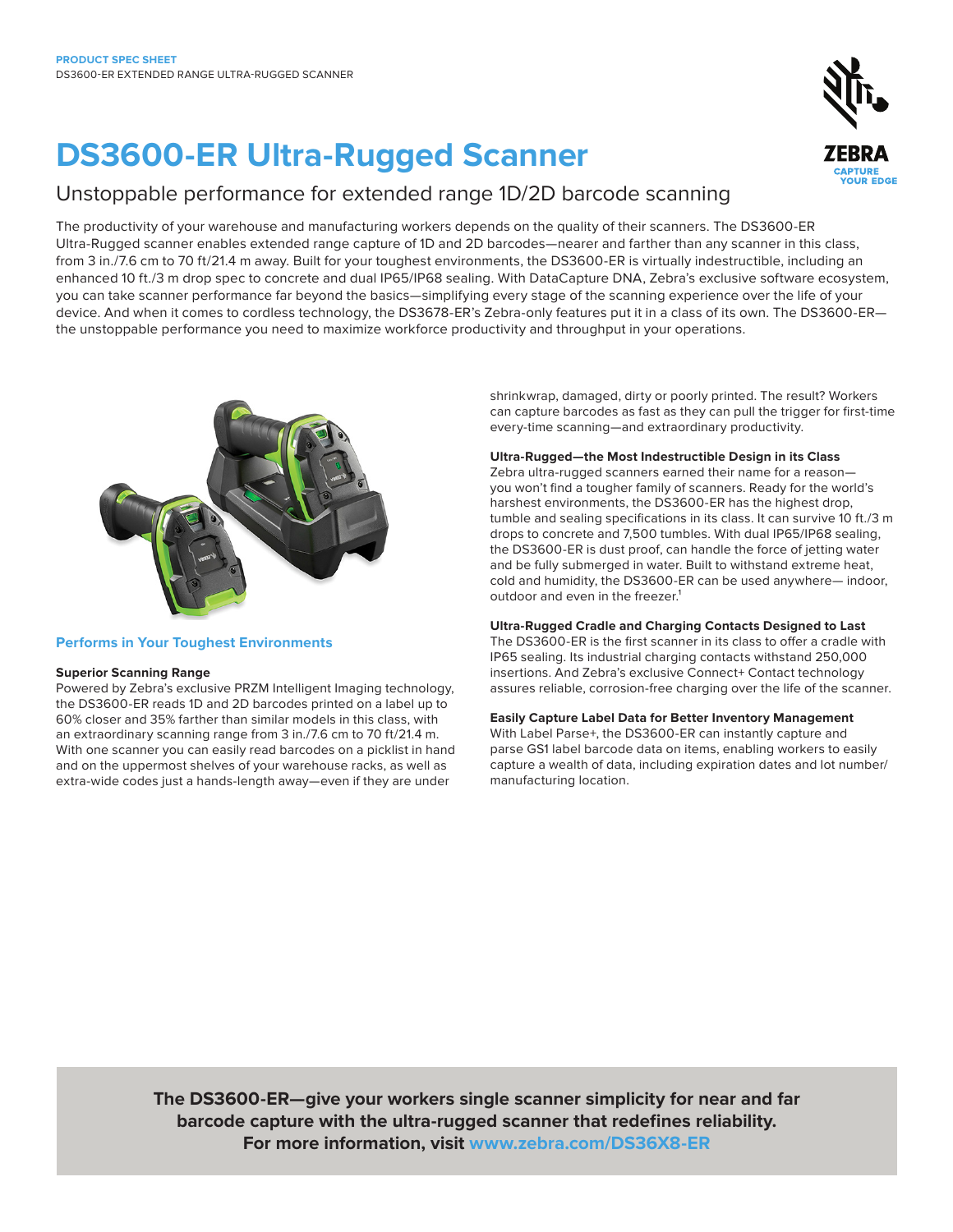#### **Read Up To 20 Barcodes with One Press of the Scan Trigger**

With Multi-Code Data Formatting (MDF), the DS3600-ER can capture multiple barcodes with a single scan and transmit only the barcodes you need, in the order your application expects.

#### **Faster Pick-List Processing**

Users can easily select and capture an individual barcode from any pick list.

#### **Flexible Feedback Modes**

Mix and match the feedback modes that best fit your environment vibration, wraparound LEDs that are easy to see from any position, a beep tone and Zebra's Direct Decode Indicator that projects illumination on the captured barcode.

#### **Support for the Barcode of the Future—Digimarc®**

DS3600-ER scanners support Digimarc digital watermark technology, where barcodes are printed repeatedly over all surfaces yet are invisible to workers and consumers. Digimarc saves time at checkout and also creates efficiencies throughout the supply chain since workers no longer need to locate and position a visible barcode in the field of view.

#### **Superior Cordless Technology**

#### **More Than 70,000 Scans on a Single Charge**

The PowerPrecision+ battery delivers the ultimate in battery power and management. You get more than nine times the amount of scans per charge than with competitive models in this product class, so workers can scan more items over a longer period of time. You also get visibility into a wealth of battery health-related data, including charge cycles consumed, current battery status and a State of Health meter, which identifies if batteries are healthy and holding a full charge or ready for retirement.

#### **Battery and Bluetooth® Status At-A-Glance**

The first-in-its-class battery 'charge gauge' and Bluetooth status LED make it easy to monitor battery power as well as Bluetooth connectivity.

#### **Switch Workflows in an Instant with AutoConfig**

Since scanner settings are stored in the cradle base, simply pair the DS3600-ER to a different base to automatically configure it for a new host application. For example, you can take a scanner from the forklift and use it for shipping without manually changing settings.

#### **Keep Track of Your Scanners and Prevent Workflow Interruptions**

With Virtual Tether, you won't have to worry about a warehouse worker leaving a scanner behind on a pallet. Both the scanner and cradle will alert users when a scanner is taken beyond its Bluetooth range or left out of the cradle for a predefined length of time.

#### **Eliminate Bluetooth Interference with Wi-Fi Friendly Mode**

Zebra's exclusive Wi-Fi Friendly Mode eliminates the wireless interference that Bluetooth devices can create in your Wi-Fi environment.

#### **Unrivaled Manageability**

#### **Instantly Connect to Your Industrial Ethernet Network**

Zebra's Network Connect for Automation delivers a seamless connection between DS3600-ER scanners and a manufacturer's Industrial Ethernet network without the need for third party conversion equipment. The solution eliminates vulnerability points, improves security, reduces complexity and is compatible with every Zebra 3600 Series scanner.

#### **Identify and Correct Problem Barcodes with ScanSpeed Analytics**

Only from Zebra, ScanSpeed Analytics provides detailed metrics on every barcode captured—enabling you to identify poor performing barcodes that slow down your operations.

#### **No-Cost Tools to Meet Your Management Needs**

With 123Scan, you can easily create configuration barcodes to program scanners. If your imagers are in multiple locations across the country or around the world, with Scanner Management Service (SMS), you can configure and update the firmware for any DS3600-ER device that is plugged into the host—no depot staging or user action is required.

#### **Up-To-The-Minute Insight Into Every Aspect of Your Scanners**

The logging agent's Remote Diagnostics capabilities automate the recording of scanner asset information, health and statistics, configuration settings and barcode data—giving you the information needed for event verification, blockchain traceability, pilot site ROI generation, troubleshooting and predictive fleet-wide trend analysis.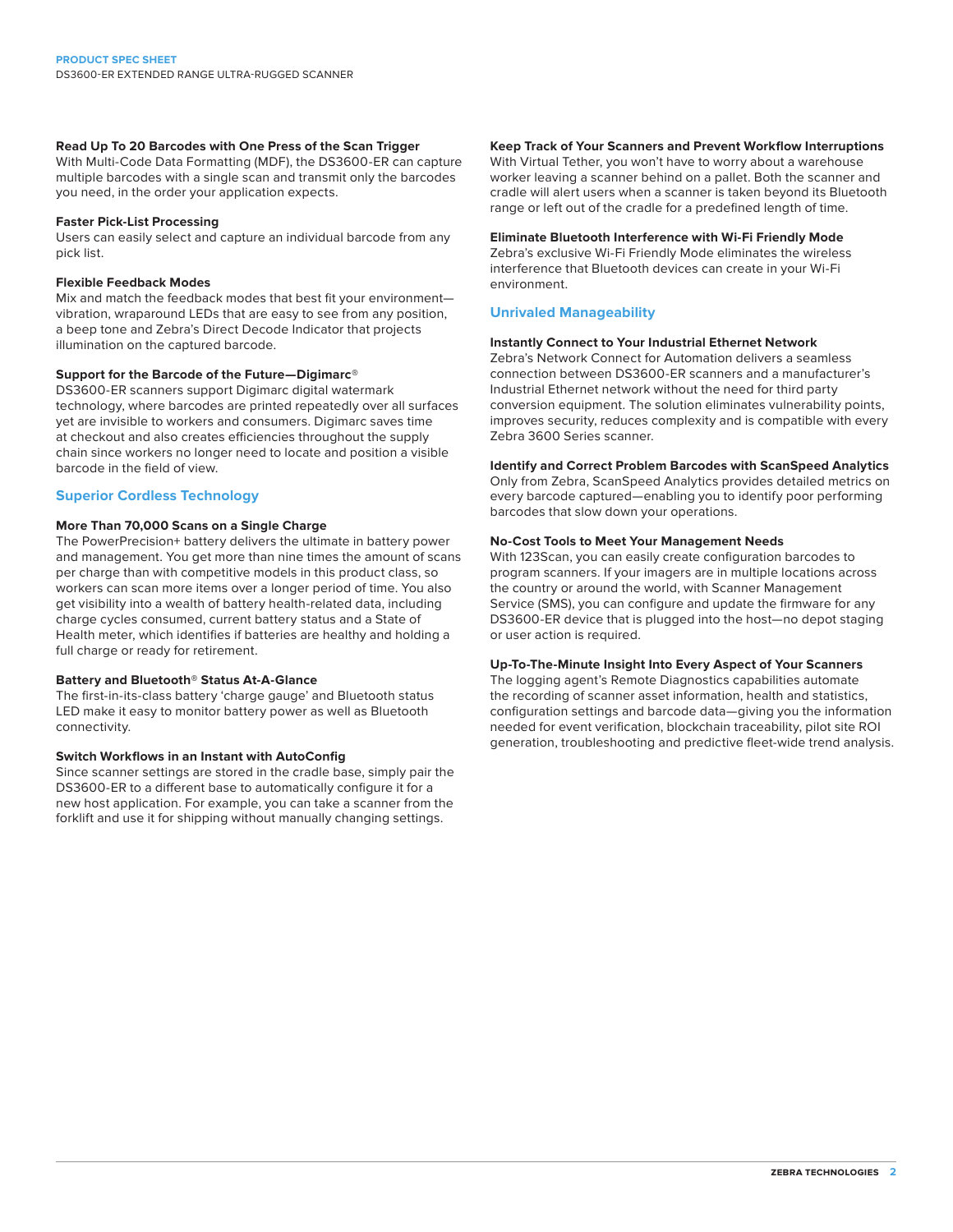## **Specifications Specifications Specifications**

| <b>Physical Characteristics</b>            |                                                                                                                                                                                              |
|--------------------------------------------|----------------------------------------------------------------------------------------------------------------------------------------------------------------------------------------------|
| <b>Dimensions</b>                          | Corded: 7.3 in, H x 3.0 in, W x 5.2 in, D<br>18.5 cm H x 7.6 cm W x 13.2 cm D<br>Cordless: 7.3 in. H x 3.0 in. W x 5.6 in. D<br>18.5 cm H x 7.7 cm W x 14.2 cm D                             |
| Weight                                     | Corded: 11.8 oz./334 g<br>Cordless: 15.38 oz./436 g                                                                                                                                          |
| Input Voltage Range                        | Host powered: 4.5 VDC min., 5.5 VDC max.<br>External power supply: 11.4 VDC min., 12.6 VDC max.                                                                                              |
| <b>Operating Current</b>                   | DS3608-ER (corded):<br>Near: 360mA (RMS typical)<br>Far: 800mA (RMS typical)<br>DS3608-ER (corded, in 500mA Compatibility<br>Mode):<br>Near: 245mA (RMS typical)<br>Far: 410mA (RMS typical) |
| <b>Standby Current</b>                     | DS3608-ER (corded): 100 mA (RMS typical)                                                                                                                                                     |
| Color                                      | Industrial Green                                                                                                                                                                             |
| <b>Supported Host</b><br><b>Interfaces</b> | USB, RS232, Keyboard Wedge<br>Industrial Ethernet: EtherNet/IP, Profinet, Modbus<br>TCP & Std TCP/IP                                                                                         |
| <b>Battery</b>                             | PowerPrecision+3100 mAh Li-Ion rechargeable<br>battery                                                                                                                                       |
| <b>User Indicators</b>                     | Direct decode indicator; LEDs; beeper; vibration                                                                                                                                             |
| <b>Performance Characteristics</b>         |                                                                                                                                                                                              |
| <b>Scans per Full Charge</b>               | $70,000+$                                                                                                                                                                                    |
| <b>Image Capture</b>                       | Basic                                                                                                                                                                                        |
| Aimer                                      | 655 nm laser                                                                                                                                                                                 |
| <b>Illumination</b>                        | One 660 nm LED                                                                                                                                                                               |
| <b>Imager Field of View</b>                | Near: 32° (H) x 20° (V); Far: 12° (H) x 7.6° (V)                                                                                                                                             |
| Image Sensor                               | 1,280 x 800 (1 Megapixel)                                                                                                                                                                    |
| <b>Minimum Print</b><br>Contrast           | 25% minimum reflective difference                                                                                                                                                            |
| Skew/Pitch/Roll                            | Skew: $\pm 60^\circ$<br>Pitch: $\pm 60^\circ$<br>Roll: ±360°                                                                                                                                 |
| Decode Capabilities <sup>2</sup>           |                                                                                                                                                                                              |
|                                            | Code 39, Code 128, Code 93, Codabar/NW7, Code<br>11, MSI Plessey, UPC/EAN, I 2 of 5, Korean 3 of 5,<br>GS1 DataBar, Base 32 (Italian Pharma)                                                 |
| 2D                                         | PDF417, Micro PDF417, Composite Codes, TLC-39,<br>Aztec, DataMatrix, MaxiCode, QR Code, Micro QR,<br>Chinese Sensible (Han Xin), Postal Codes                                                |
| Digimarc                                   | Digital watermark technology                                                                                                                                                                 |
| <b>IUID Support</b>                        | Supports IUID parsing, the ability to read and<br>separate IUID fields per application requirements                                                                                          |
| <b>User Environment</b>                    |                                                                                                                                                                                              |
| Operating Temp.                            | Corded: -22° F to 122° F/-30° C to 50° C<br>Cordless: -4° F to 122° F/-20° C to 50° C                                                                                                        |
| Storage Temp.                              | -40° F to 158° F/-40° C to 70° C                                                                                                                                                             |

| <b>User Environment (continued)</b>        |                                                                                                                                                                                                                                                            |  |
|--------------------------------------------|------------------------------------------------------------------------------------------------------------------------------------------------------------------------------------------------------------------------------------------------------------|--|
|                                            |                                                                                                                                                                                                                                                            |  |
| <b>Drop Specification</b>                  | DS36X8: Withstands multiple 10.0 ft/3.0 m drops to<br>concrete at room temperature<br>DS3678: Withstands multiple 8.0 ft/2.4 m drops to<br>concrete at -20° C to 50° C<br>DS3608: Withstands multiple 8.0 ft/2.4 m drops to<br>concrete at -30° C to 50° C |  |
| <b>Tumble Specification</b>                | 7500 3.3 ft./1.0 m tumbles                                                                                                                                                                                                                                 |  |
| Sealing                                    | Scanner: IP65 and IP68 per applicable IEC sealing<br>specifications<br>FLB cradle: IP65                                                                                                                                                                    |  |
| ESD                                        | Per EN61000-4-2, ±25 KV air discharge, ±10 KV<br>direct discharge, ±10 KV indirect discharge                                                                                                                                                               |  |
| Ambient Light<br>Immunity                  | 0 to 10,000 Foot Candles/0 to 107639 Lux<br>(direct sunlight)                                                                                                                                                                                              |  |
| <b>Utilities and Maintenance</b>           |                                                                                                                                                                                                                                                            |  |
| 123Scan                                    | Programs scanner parameters, upgrades firmware,<br>provides scanned barcode data and prints reports.<br>For more information, visit<br>visit www.zebra.com/123Scan                                                                                         |  |
| <b>Scanner SDK</b>                         | Generates a fully-featured scanner application,<br>including documentation, drivers, test utilities<br>and sample source code. For more information,<br>visit www.zebra.com/windowssdk                                                                     |  |
| <b>Scanner Management</b><br>Service (SMS) | Remotely manages your Zebra scanner and queries<br>its asset information. For more information,<br>visit www.zebra.com/sms                                                                                                                                 |  |
| <b>Network Connect</b>                     | Seamlessly connects 3600 Series scanners<br>directly to your Industrial Ethernet network without<br>any third-party conversion equipment. For more<br>information, visit www.zebra.com/NetworkConnect                                                      |  |
| <b>Wireless Connectivity</b>               |                                                                                                                                                                                                                                                            |  |
| <b>Bluetooth Radio</b>                     | Bluetooth Class 1, Version 4.0 (LE), serial port (SPP)<br>and HID profiles                                                                                                                                                                                 |  |
| Data Rate                                  | 3 Mbit/s (2.1 Mbit/s) for Classic Bluetooth<br>1 Mbit/s (0.27 Mbit/s) for Low Energy                                                                                                                                                                       |  |
| Radio Range                                | Direct line of sight in open air: Class 1: Minimum<br>300 ft. (100.0 m); Class 2: Minimum 30 ft. (10.0 m)                                                                                                                                                  |  |
| Decode Ranges (Typical) <sup>3</sup>       |                                                                                                                                                                                                                                                            |  |
| Symbology/Resolution                       | Near/Far                                                                                                                                                                                                                                                   |  |
| Code 128: 15 mil                           | 5.0-100.0 in./12.7-254.0 cm                                                                                                                                                                                                                                |  |
| Code 128: 40 mil                           | 3.5-260.0 in./8.9-660.4 cm                                                                                                                                                                                                                                 |  |
| Code 128: 100 mil                          | 20-840.0 in./50.8-2133.6 cm                                                                                                                                                                                                                                |  |
| Data Matrix: 10 mil                        | 4.0-44 in./10.1-111.76 cm                                                                                                                                                                                                                                  |  |
| Data Matrix: 200 mil                       | 10-500 in./25.4-1270.0 cm                                                                                                                                                                                                                                  |  |

### **Ultra-Rugged Scanner Series**

#### **This family of scanners offers a model to meet virtually every need in warehousing and manufacturing**

- LI3600-SR: Standard range 1D barcode capture
- LI3600-ER: Extended range 1D barcode capture
- DS3600-SR: Standard range scanning of 1D and 2D barcodes
- DS3600-HP: High-performance scanner captures 1D/2D barcodes over longer distances, plus OCR, photos and documents
- DS3600-HD: Captures high-density 1D/2D barcodes
- DS3600-DP: Capture of Direct Part Marks (DPM)
- DS3600-ER: Extended range 1D/2D barcode capture
- DS3600-DPA: Optimized to read Direct Part Marks (DPM) and wide 1D barcodes
- DS3600-KD: Versatility of a keypad and color display